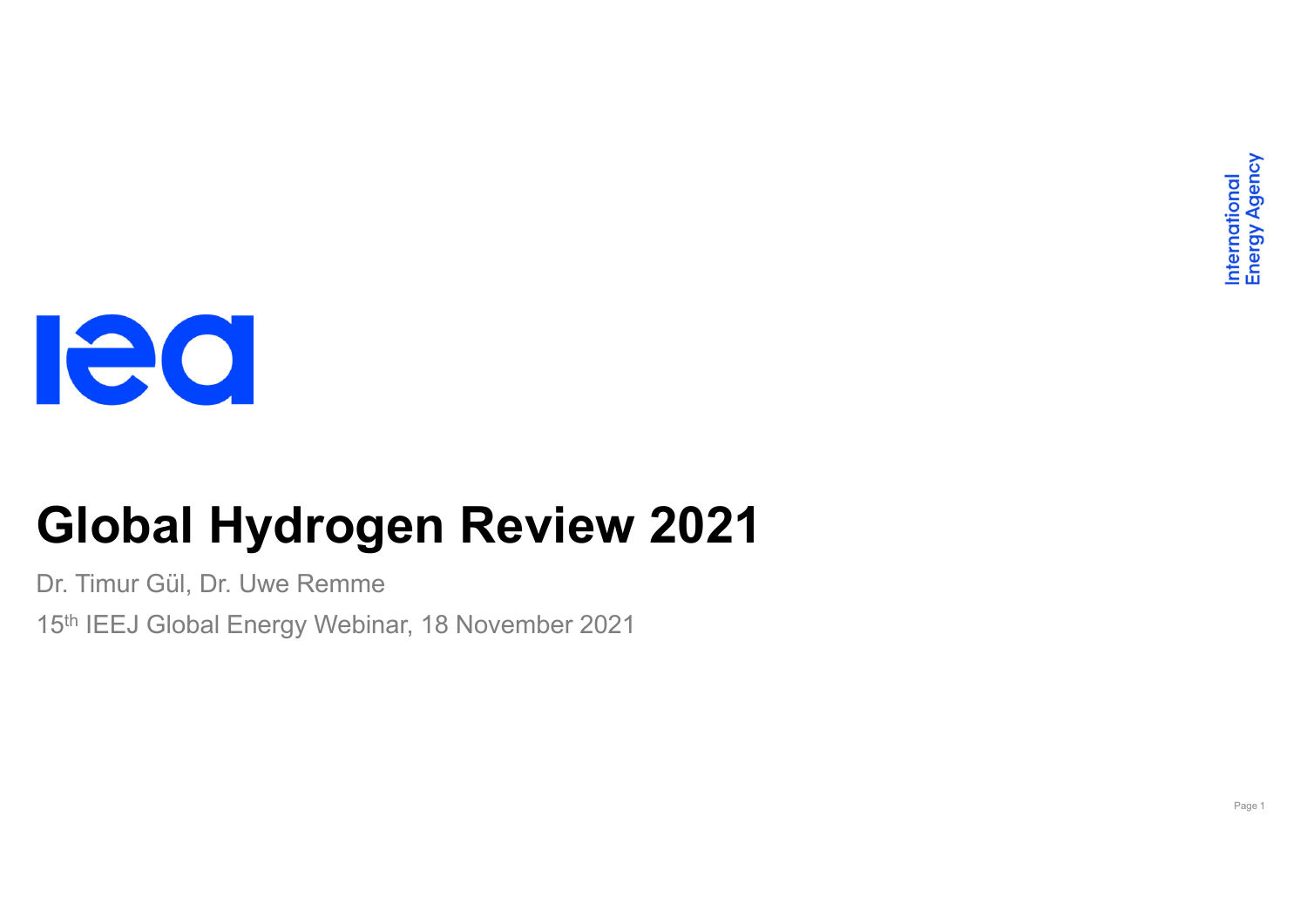- Hydrogen had many false starts but there are strong signals for the energy sector that this time could be different – momentum is turning into action:
	- A growing number of governments is defining the role of hydrogen in their energy strategies
	- Industry is moving to seize the opportunity and is increasing hydrogen-related investments
	- International cooperation has taken centre stage
- Many factors are at play that may explain the momentum; efforts to mitigate climate change and the growing number of net zero commitments are important factors
- The future for hydrogen looks bright but whether on-the-ground progress is fast enough and going in the direction required for hydrogen to play its part in addressing climate change is a key question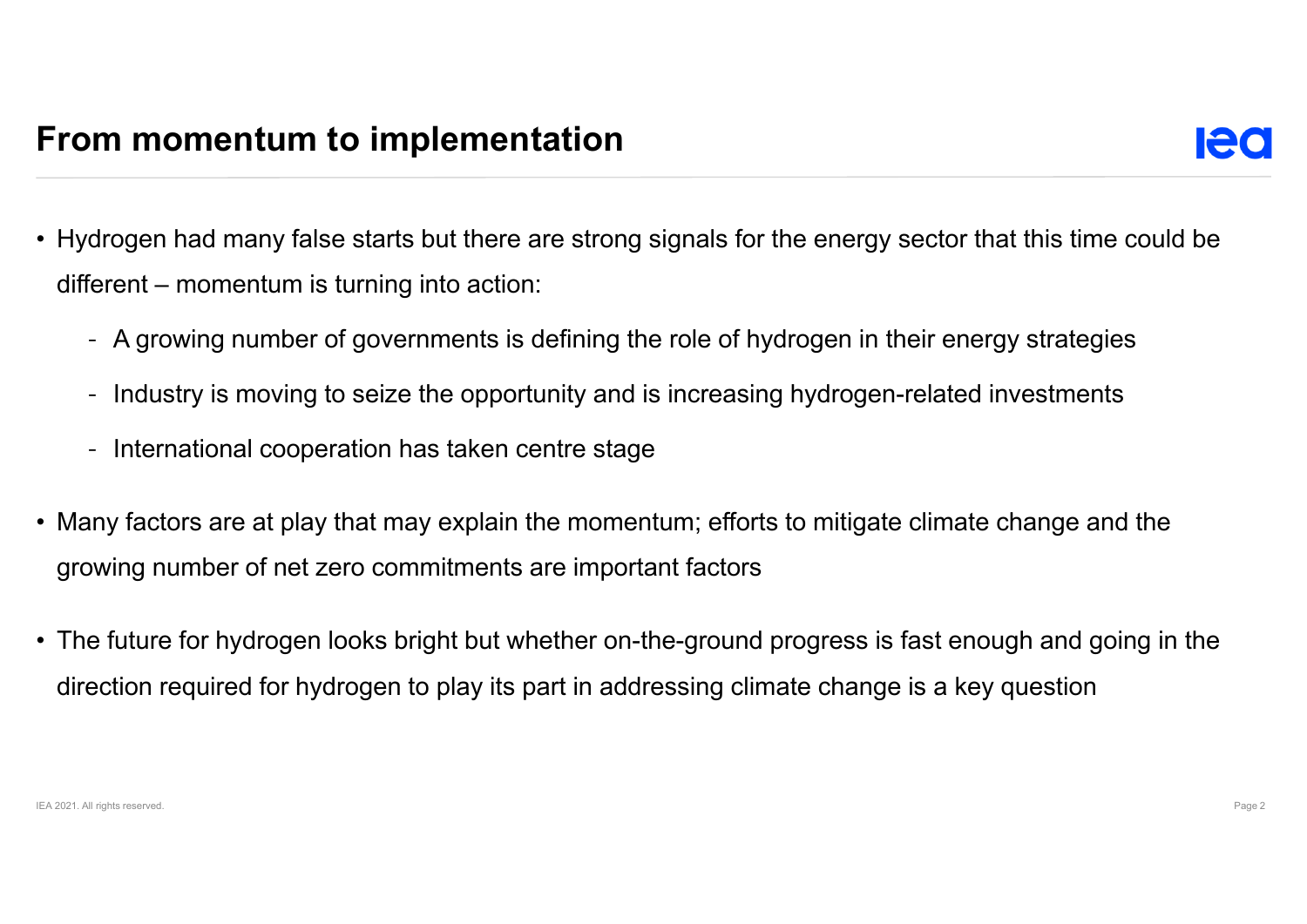## **Hydrogen is an important contributor to a net-zero energy system**



**IAC**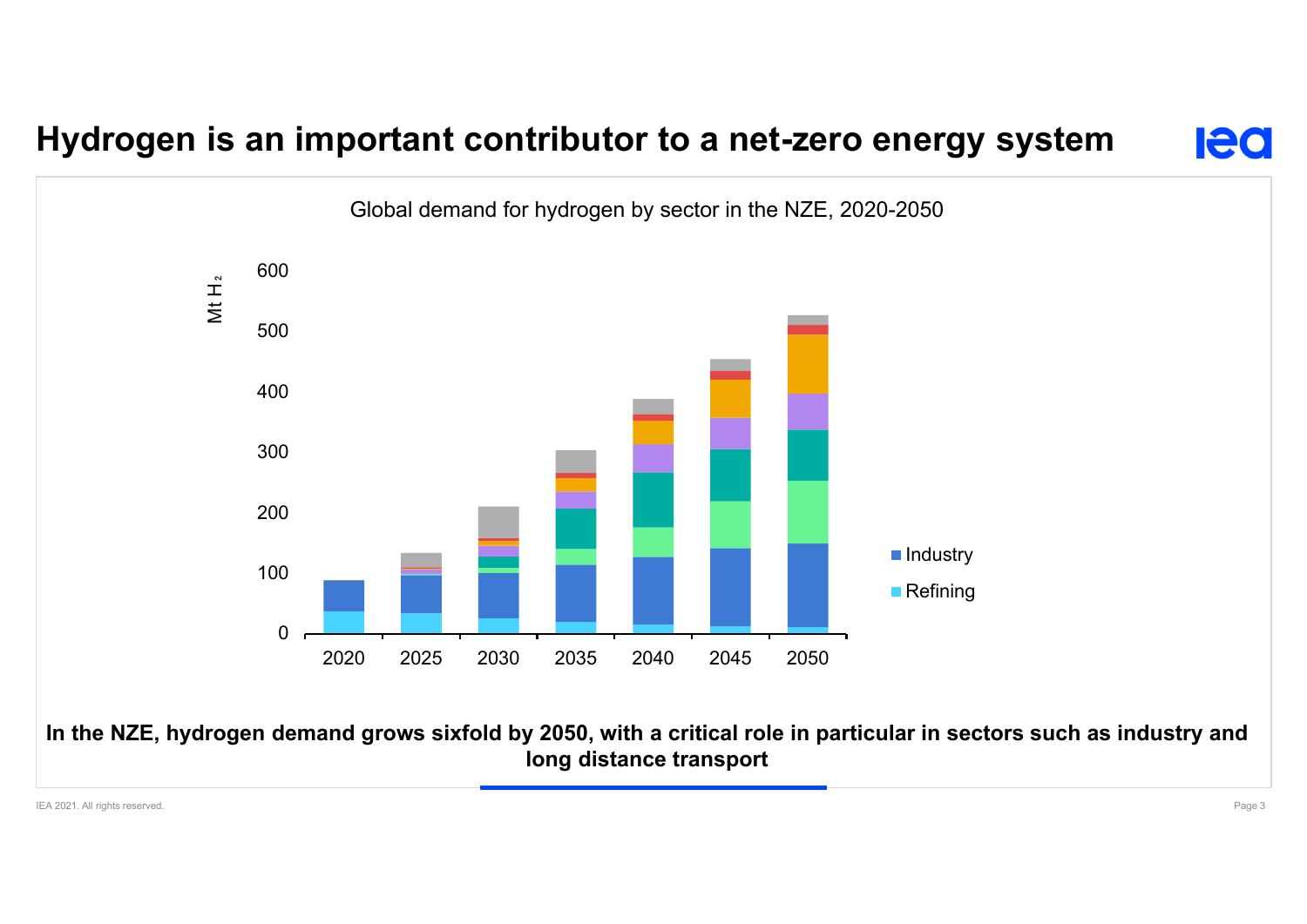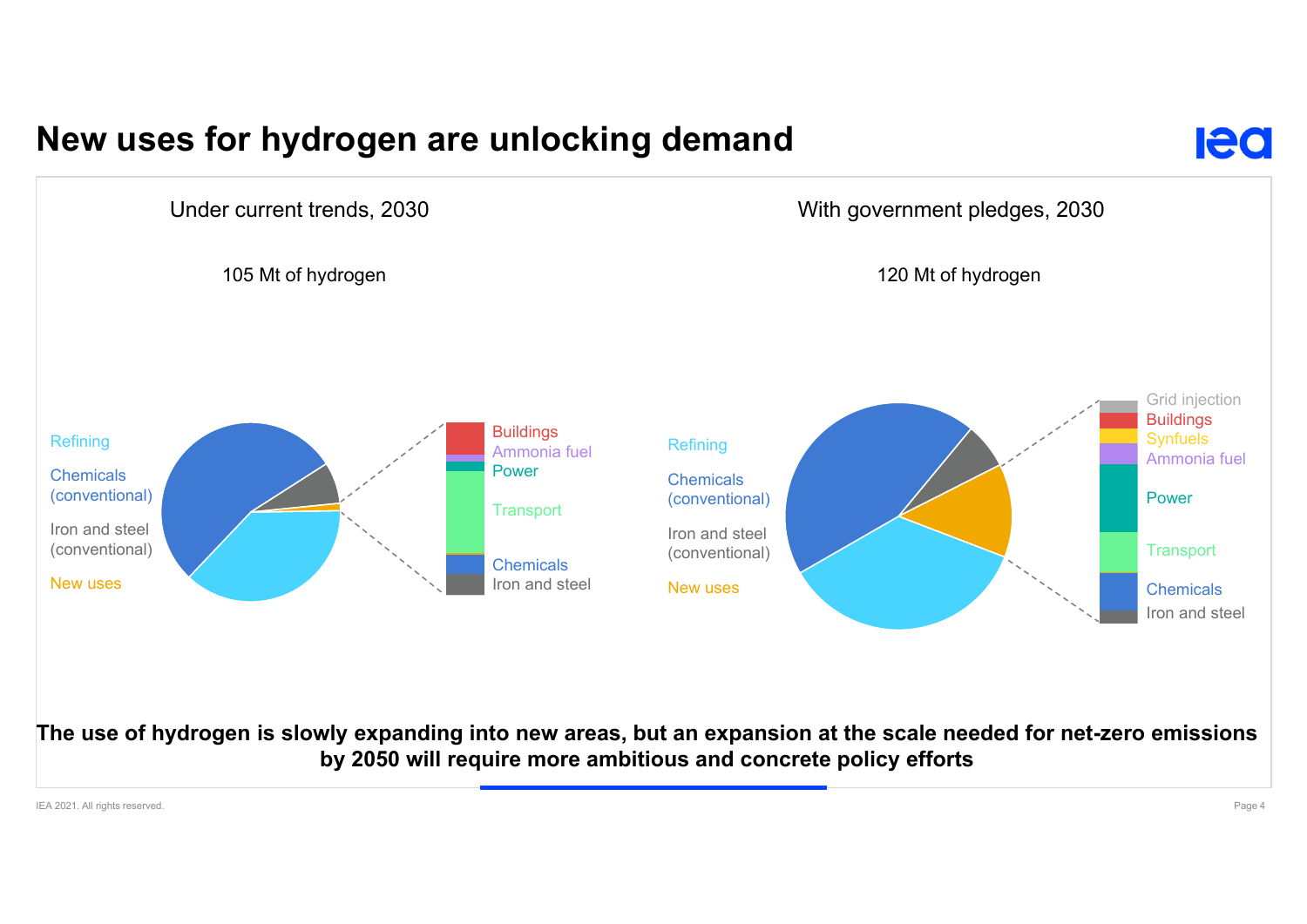### **The dawn of low-carbon hydrogen production**



**Announced projects to produce low-carbon hydrogen are growing quickly, particularly in Europe, Australia, Canada, the United States and the Middle East. Around 17 Mt of low-carbon hydrogen could be produced by 2030**

IEA 2021. All rights reserved. Page 5

**Ieo**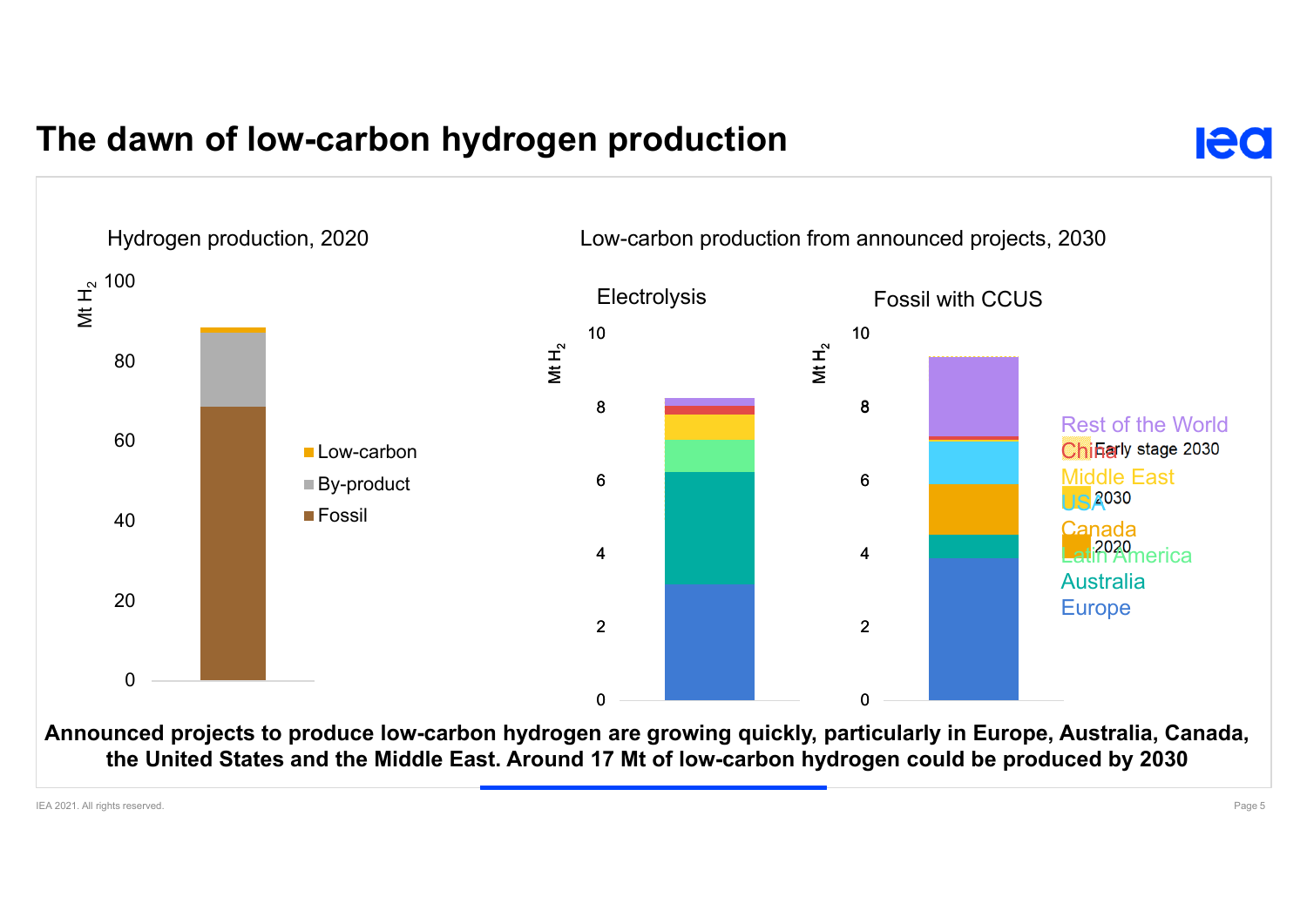#### **Low-carbon hydrogen costs are falling**



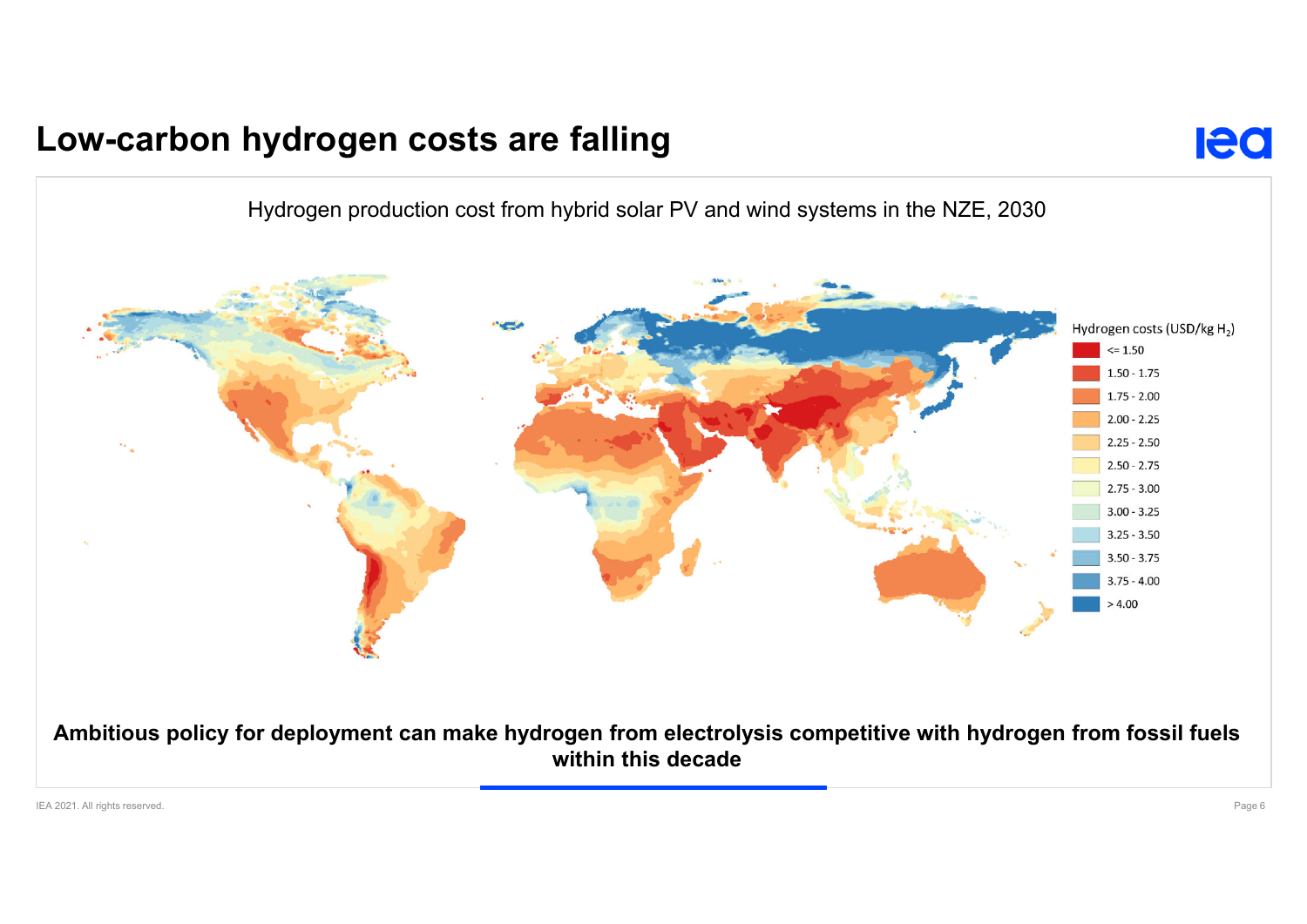### **The first steps for international hydrogen trade have been taken**



**Ieo**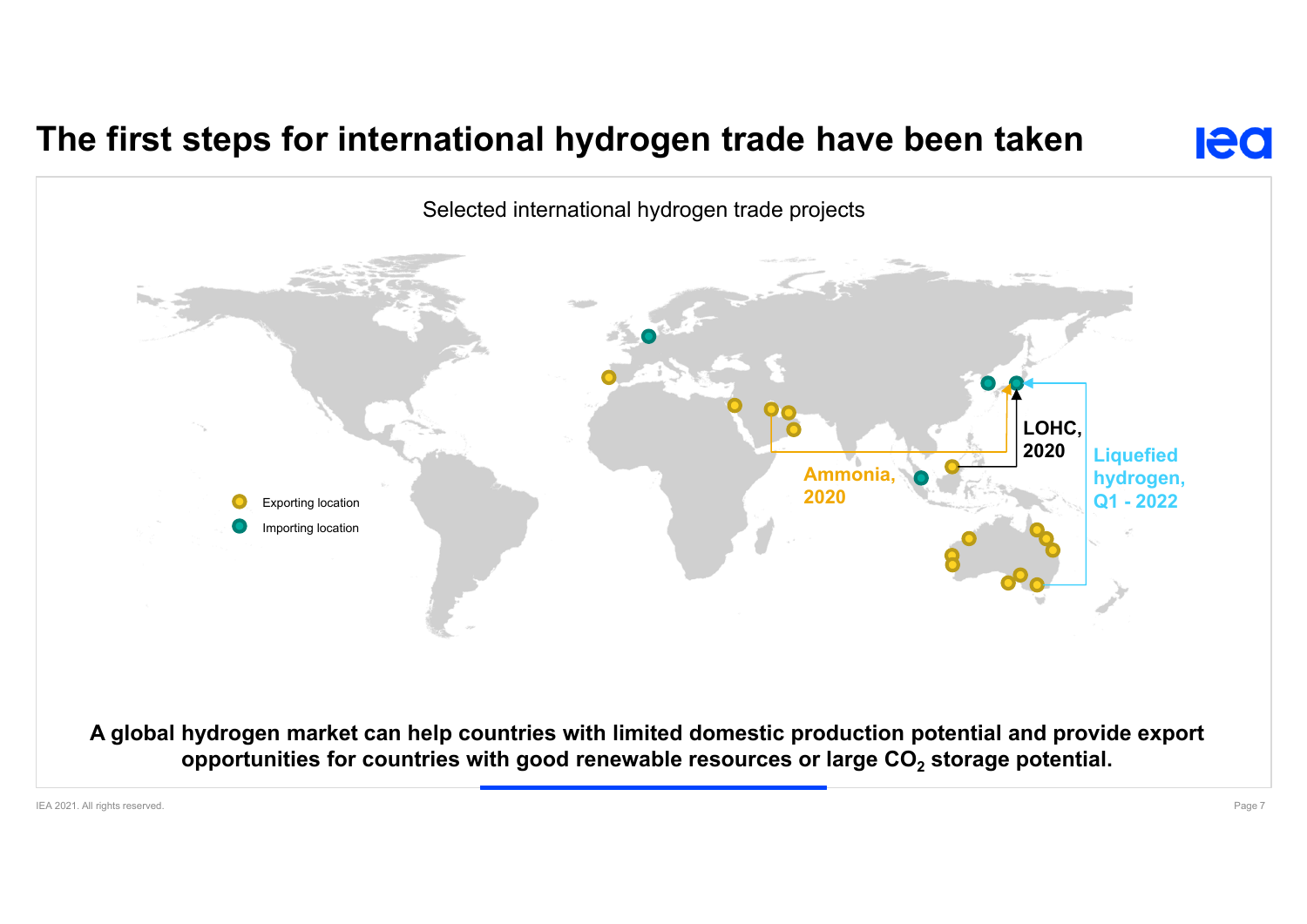- Develop strategies and roadmaps on the role of hydrogen in energy systems
- Create incentives for using low-carbon hydrogen to displace unabated fossil fuels
- Mobilise investment in production, infrastructure and factories
- Provide strong innovation support to ensure critical technologies reach commercialisation soon
- Establish appropriate certification, standardisation and regulation regimes